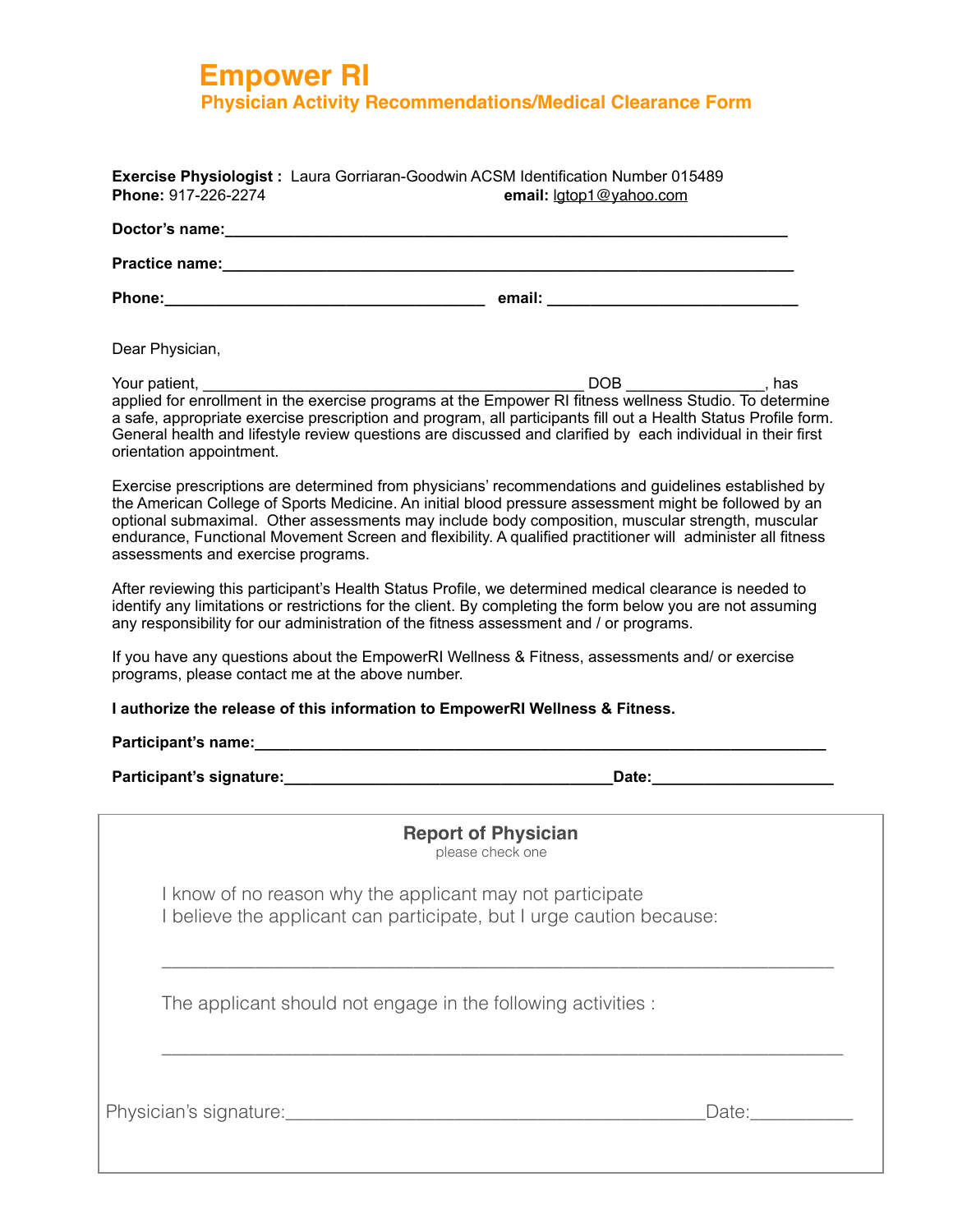## **Empower RI Physician Activity Recommendations/Medical Clearance Form**

The Health Status Profile is designed to identify any health risk factors you have, which will help the Fitness professionals to modify an exercise program to meet your needs. If necessary one of our coaches may request clearance from your physician before you begin your exercise program.

| <b>Phone Contract Contract Contract Contract Contract Contract Contract Contract Contract Contract Contract Contract Contract Contract Contract Contract Contract Contract Contract Contract Contract Contract Contract Contra</b> | DOB <b>DOB</b> |                                                                                                                                                                                                                                    |                                                                 |                                                                                                                                                                                                                                             |  |
|------------------------------------------------------------------------------------------------------------------------------------------------------------------------------------------------------------------------------------|----------------|------------------------------------------------------------------------------------------------------------------------------------------------------------------------------------------------------------------------------------|-----------------------------------------------------------------|---------------------------------------------------------------------------------------------------------------------------------------------------------------------------------------------------------------------------------------------|--|
| Assess your health status by marking all true statements <b>Exercise Statements</b> Assessment of the Assessment Control<br><b>History:</b><br><b>You Have Had</b>                                                                 |                |                                                                                                                                                                                                                                    |                                                                 |                                                                                                                                                                                                                                             |  |
| • A heart or heart disease<br>• Heart surgery<br>• Cardiac Catheterization<br>• Coronary angioplasty (PTCA)<br>· Pacemaker/implantable cardiac device<br>• Heart Transplantation                                                   |                | You have diabetes<br>You have asthma or other lung disease<br>You have burning or cramping sensations in your lower<br>legs when walking short distances<br>You have musculoskeletal problems that limit your<br>physical activity |                                                                 |                                                                                                                                                                                                                                             |  |
| <b>Symptoms</b><br>• You experience chest discomfort with<br>exertion<br>"You experience unreasonable<br>breathlessness<br>. You experience dizziness, fainting or<br>blackouts                                                    |                |                                                                                                                                                                                                                                    | Doctor's information to send a medical<br><b>Clearance Form</b> | If you marked <b>ANY</b> of the statements in this<br>section, consult your physician or other<br>appropriate health care provider before<br>engaging in exercise. If you participate in our<br>Healthy Start Orientation we will need your |  |
| <b>Other health issues</b><br><b>Cardiovascularriskfactors</b>                                                                                                                                                                     |                |                                                                                                                                                                                                                                    |                                                                 |                                                                                                                                                                                                                                             |  |
| • You are male older than 45 years                                                                                                                                                                                                 |                |                                                                                                                                                                                                                                    |                                                                 | You are physically inactive (i.e., you get <30 minutes of                                                                                                                                                                                   |  |

- 
- You smoke, or recently quit smoking
- Your blood pressure is >140/90 mm Hg
- You take blood pressure Medication
- Your blood cholesterol level is >200 mg/dL
- You have a close blood relative who had a heart attack or heart surgery before age 55 (father or brother) or age
- 65 (mother or sister)

None of the above

• You are a Woman older than 55 years physical activity on at least 3 days per week)

If you marked **TWO OR MORE** of the statements in the section, consult your physician or other appropriate healthcare provider before engaging in exercise. If you participate in our Healthy Start

You should be able to exercise safely without consulting your physician.

My signature below verifies that I understand the above general health and lifestyle review questions and have answered each one completely and accurately. If for any reason my health conditions change and